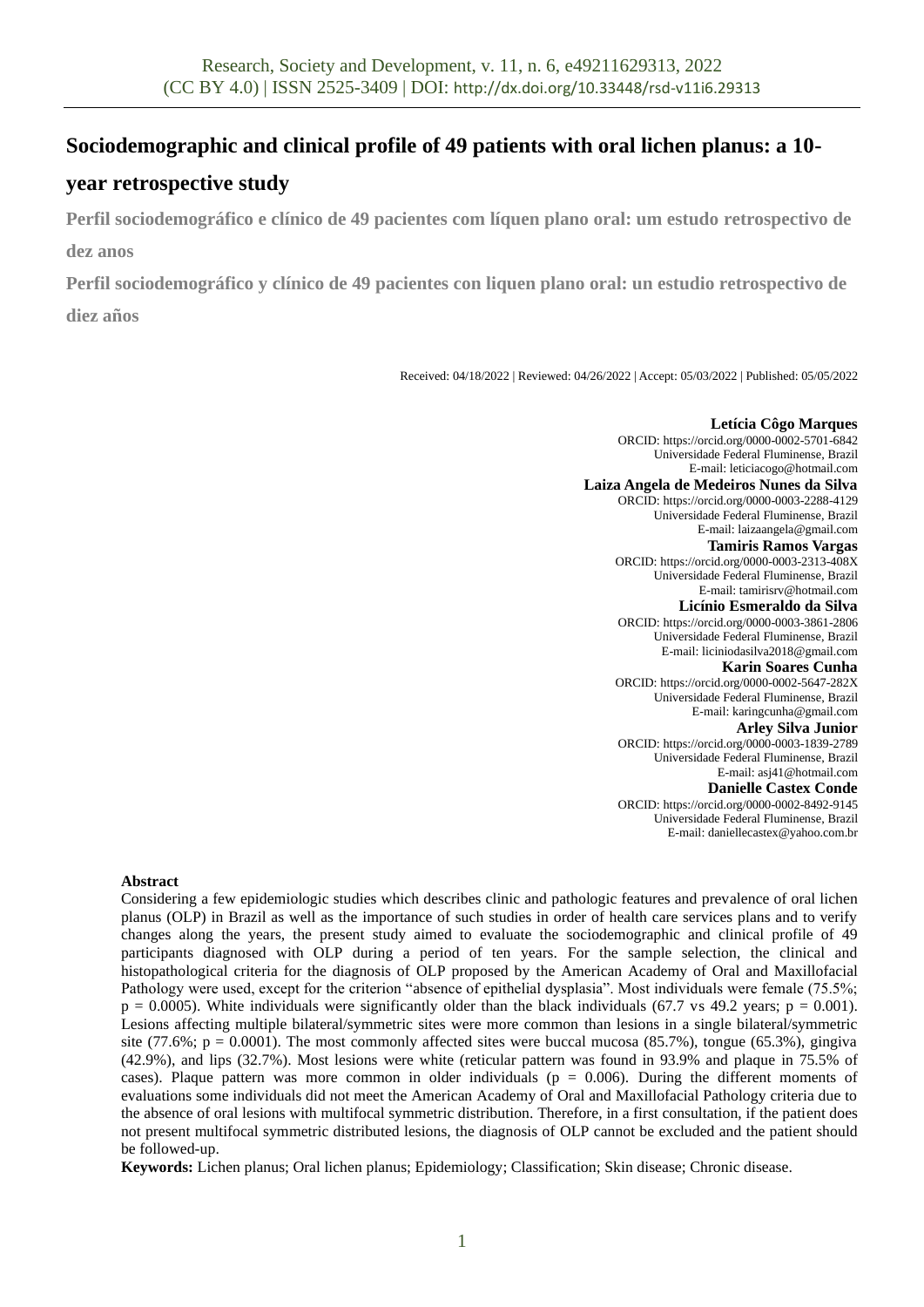### **Resumo**

Considerando os poucos estudos epidemiológicos que descrevem as características clínicas, patológicas e a prevalência do líquen plano oral (LPO) no Brasil, bem como pela importância desses estudos para planejamento dos serviços de saúde e verificação de alterações ao longo dos anos, o presente estudo teve como objetivo avaliar o perfil sociodemográfico e clínico de 49 participantes com diagnóstico de LPO durante um período de dez anos. Para a seleção da amostra foram utilizados os critérios clínicos e histopatológicos para o diagnóstico de LPO propostos pela Academia Americana de Patologia Oral e Maxilofacial, exceto o critério "ausência de displasia epitelial". A maioria dos indivíduos era do sexo feminino (75,5%; p = 0,0005). Indivíduos brancos eram significativamente mais velhos que os negros (67,7 x 49,2 anos; p = 0,001). Lesões que acometem múltiplos sítios bilaterais/simétricos foram mais comuns do que lesões em um único sítio bilateral/simétrico (77,6%; p = 0,0001). Os locais mais acometidos foram mucosa jugal (85,7%), língua (65,3%), gengiva (42,9%) e lábios (32,7%). A maioria das lesões era branca (padrão reticular foi encontrado em 93,9% e placa em 75,5% dos casos). O padrão placa foi mais comum em indivíduos mais velhos (p = 0,006). Durante os diferentes períodos das avaliações, alguns indivíduos não atenderam aos critérios da Academia Americana de Patologia Oral e Maxilofacial devido à ausência de lesões orais com distribuição simétrica multifocal. Portanto, em uma primeira consulta, se o paciente não apresentar lesões com essas características, o diagnóstico de LPO não pode ser excluído e o paciente deve ser acompanhado.

**Palavras-chave:** Líquen plano; Líquen plano oral; Epidemiologia; Classificação; Doenças de pele; Doenças crônicas.

#### **Resumen**

Considerando los pocos estudios epidemiológicos que describen las características clínico-patológicas y la prevalencia del liquen plano oral (LPO) en Brasil, así como la importancia de estos estudios para la planificación de los servicios de salud y la verificación de los cambios a lo largo de los años, el presente estudio tuvo como objetivo de evaluar el perfil sociodemográfico y clínico de 49 participantes diagnosticados de LPO durante un período de diez años. Para la selección de la muestra se utilizaron los criterios clínicos e histopatológicos para el diagnóstico de LPO propuestos por la Academia Americana de Patología Oral y Maxilofacial, excepto el criterio "ausencia de displasia epitelial". La mayoría de los individuos eran mujeres (75,5%;  $p = 0,0005$ ). Los sujetos blancos eran significativamente mayores que los negros (67,7 frente a 49,2 años; p = 0,001). Las lesiones que afectan múltiples sitios bilaterales/simétricos fueron más comunes que las lesiones en un único sitio bilateral/simétrico (77,6%; p=0,0001). Los sitios más afectados fueron mucosa bucal (85,7%), lengua (65,3%), encía (42,9%) y labios (32,7%). La mayoría de las lesiones eran blancas (se encontró patrón reticular en el 93,9% y placa en el 75,5% de los casos). El patrón de placa fue más común en sujetos mayores ( $p = 0,006$ ). Durante los diferentes momentos de las evaluaciones, algunos individuos no cumplieron con los criterios de la Academia Americana de Patología Oral y Maxilofacial debido a la ausencia de lesiones orales con distribución simétrica multifocal. Por tanto, en una primera consulta, si el paciente no presenta lesiones de estas características, no se puede descartar el diagnóstico de LPO y se debe realizar un seguimiento del paciente. Palabras clave: Liquen plano; Liquen plano oral; Epidemiología; Clasificación; Enfermedades de la piel; Enfermedades crónicas.

## **1. Introduction**

Lichen planus (LP) is a chronic inflammatory disorder of the skin and mucous membranes, and its pathogenesis is still poorly understood (Cheng et al., 2016). Several factors have been proposed for its development, including local and systemic inducers of cell-mediated hypersensitivity, emotional stress, autoimmune response to epithelial antigens, and microorganisms (Cheng et al., 2016).

According to the American Academy of Oral and Maxillofacial Pathology (AAOMP) (2016), clinical characteristics of OLP include white and red lesions with multifocal bilateral symmetric distribution and exhibiting one or more the following patterns reticular/papular, atrophic (erythematous), erosive (ulcerative), plaque, and bullous; lesions not exclusively located on sites of smokeless tobacco placement and adjacent to and in contact with dental restorations; and lesions which onset does not correlate with the start of medication use and cinnamon-containing products.

The diagnosis of OLP is established through a clinical-pathological correlation (Parashar, 2011). The histopathological criteria include band-like or patchy, predominately lymphocytic infiltrate in the lamina propria confined to epithelium-connective tissue interface, basal cell liquefactive degeneration, lymphocytic exocytosis, absence of epithelial dysplasia, and absence of verrucous epithelial architecture (Cheng et al., 2016).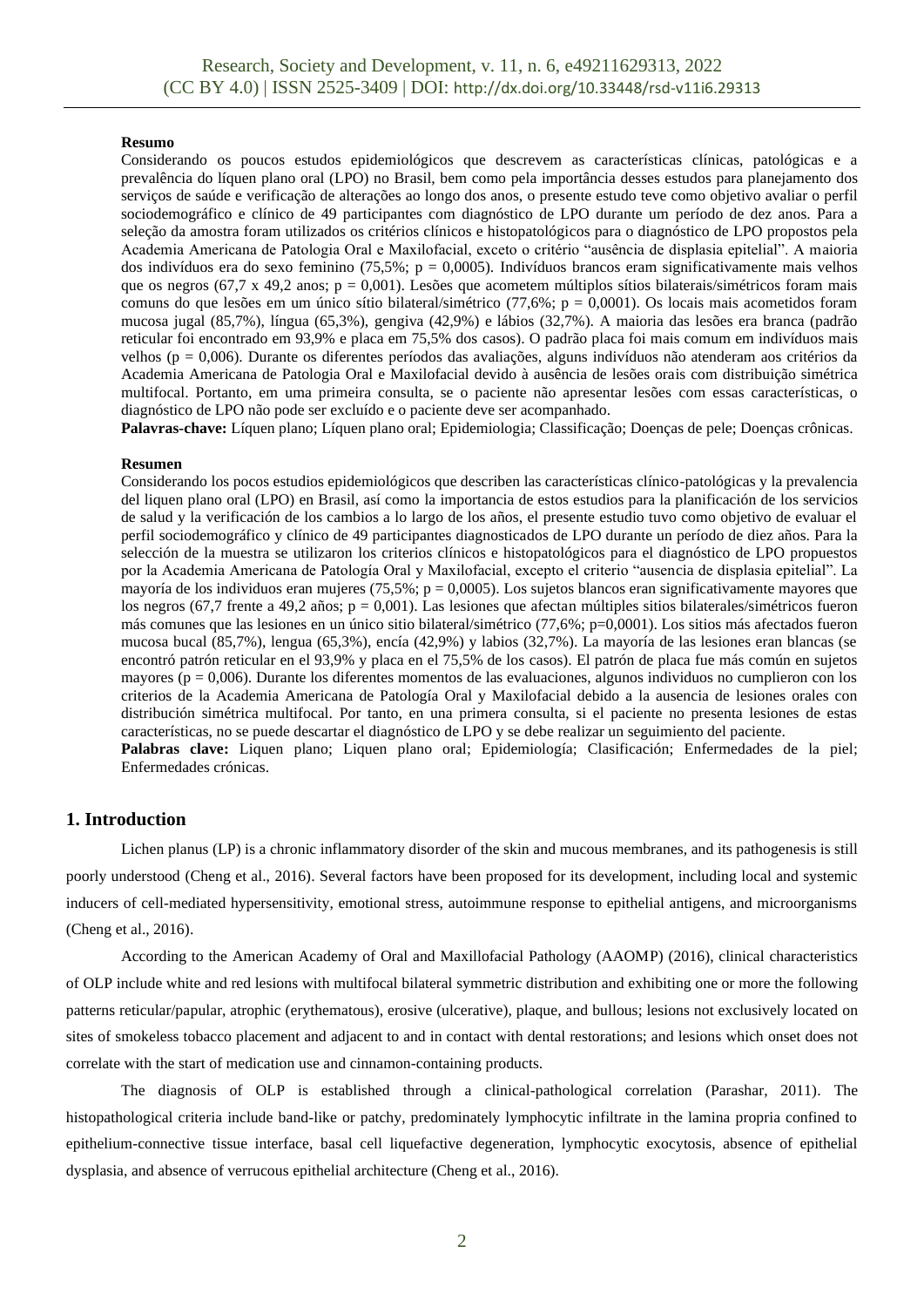Considering a few epidemiologic studies which describes clinic and pathologic features and prevalence of OLP in Brazil as well as the importance of such studies in order of health care services plans and to verify changes along the years, the present study aimed to evaluate the sociodemographic and clinical profile of 49 participants diagnosed with OLP during a period of ten years.

# **2. Methodology**

This is a descriptive, cross-sectional and retrospective epidemiological study (Pereira et al., 2018), approved by the Research Ethics Committee of Hospital Universitário Antônio Pedro of the Universidade Federal Fluminense (#3.583.142), and was carried out in accordance with Declaration of Helsinki.

The sample consisted of 49 individuals diagnosed with OLP, between 2009 and 2019. The participants were identified by searching the electronic medical record system used in the Oral Diagnosis Clinic of the Antônio Pedro University Hospital. For the search, the following terms were used: lichen planus, oral lichen planus, lichenoid lesion, lichenoid reaction, and lichenoid mucositis. This search with different terms is justified by the fact that different classification criteria and nomenclatures have been attributed to these lesions over the years.

| Clinical criteria                                                                                                                                                                                                         | Histopathologic criteria                                                                                                                                                                                                                                  |
|---------------------------------------------------------------------------------------------------------------------------------------------------------------------------------------------------------------------------|-----------------------------------------------------------------------------------------------------------------------------------------------------------------------------------------------------------------------------------------------------------|
| Multifocal symmetric distribution;<br>White and red lesions exhibiting one or more of the<br>following forms:<br>- Reticular/papular;<br>- Atrophic (erythematous);<br>- Erosive (ulcerative);<br>- Plaque;<br>- Bullous. | Band-like or patchy, predominately lymphocytic<br>infiltrate in the lamina propria confined to the<br>epithelium-lamina propria interface<br>Basal cell liquefactive (hydropic) degeneration<br>Lymphocytic exocytosis<br>Absence of verrucous epithelial |
| Lesions are not localized exclusively to the sites of<br>smokeless tobacco placement;                                                                                                                                     | architectural change                                                                                                                                                                                                                                      |
| Lesions are not localized exclusively adjacent to and<br>in contact with dental restorations;                                                                                                                             |                                                                                                                                                                                                                                                           |
| Lesion onset does not correlate with the start of a<br>medication;                                                                                                                                                        |                                                                                                                                                                                                                                                           |
| Lesion onset does not correlate with the use of<br>cinnamon-containing products                                                                                                                                           |                                                                                                                                                                                                                                                           |

**Figure 1** - Clinical and histopathological criteria for the sample.

Source: Modified from the American Academy of Oral and Maxillofacial Pathology (2016) criteria.

Clinical photographs saved in the electronic medical record system of all cases were independently evaluated by two stomatologists (ASJ and LCM) and one oral pathologist with experience in stomatology (DCC). Discordances were resolved by consensus. The histological glass slides stained with Hematoxylin and Eosin (HE) were revaluated by one experienced oral pathologist (DCC), and one stomatologist with experience in oral pathology (LCM). For the selection of the sample, the clinical and histopathological criteria for the diagnosis of OLP proposed by the AAOMP (2016) were used, except for the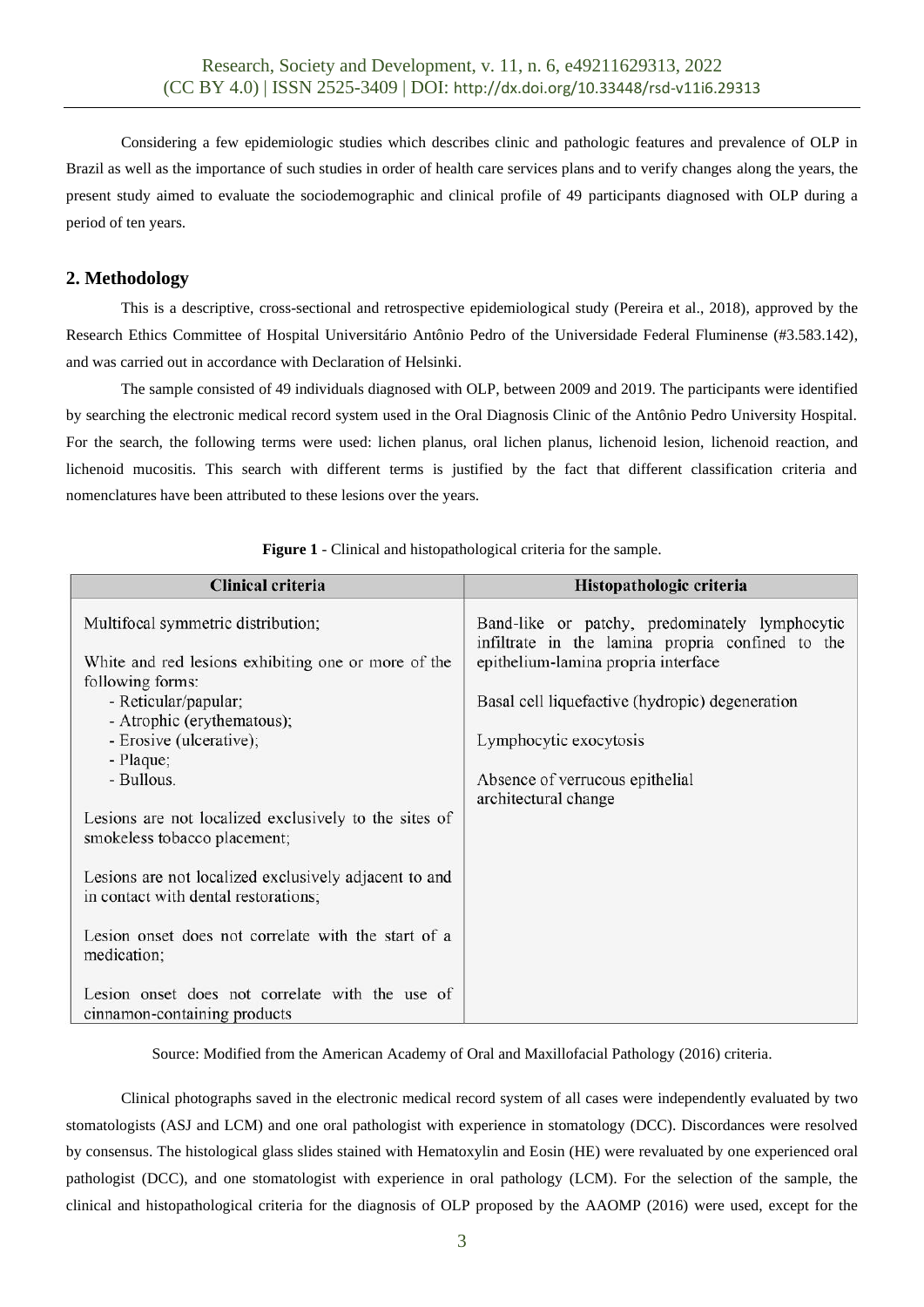criterion "absence of epithelial dysplasia" (Figure 1). This criterion was excluded based on the controversy if OLP may or may not be considered a potentially malignant disorder. The exclusion criteria were insufficient data in the medical records, poor quality photographs, and absence of histological glass slides and paraffin blocks.

The following sociodemographic and clinical data were collected from the medical records, pathology request forms, and clinical photographs: sex, race, age, habits (smoking and drinking), presence of systemic disorders, presence of extraoral lesions of LP, presence and type of symptom, lesion pattern (Figure 2), number of patterns, affected anatomical sites, and distribution of lesions (lesion in only single bilateral/symmetric site or multiple bilateral/symmetric sites, Figure 3). For the classification of the clinical patterns, reticular pattern was considered in the presence of fine lacelike network of white lines; plaque pattern was considered in the presence of homogeneous white plaques; atrophic pattern was considered in the presence of erythematous areas; erosive/ulcerative pattern was considered in the presence of both erosive and ulcerative lesions covered by whitish yellow pseudomembrane.

**Figure 2** - Clinical patterns observed in the sample. Reticular (A). Atrophic (B). Erosive/Ulcerative (C). Plaque (D).



Source: Authors.

Statistical Package for the Social Sciences software (SPSS - version 23.0) was used for statistical analysis. The statistical description of the studied variables was shown as proportions and means, standard deviations, median and minimummaximum values (when the variables were numerical). Shapiro-Wilk test, Student's t, Fisher's exact test, and exact binomial test were used for the comparison of the variables. The level of significance was 5%.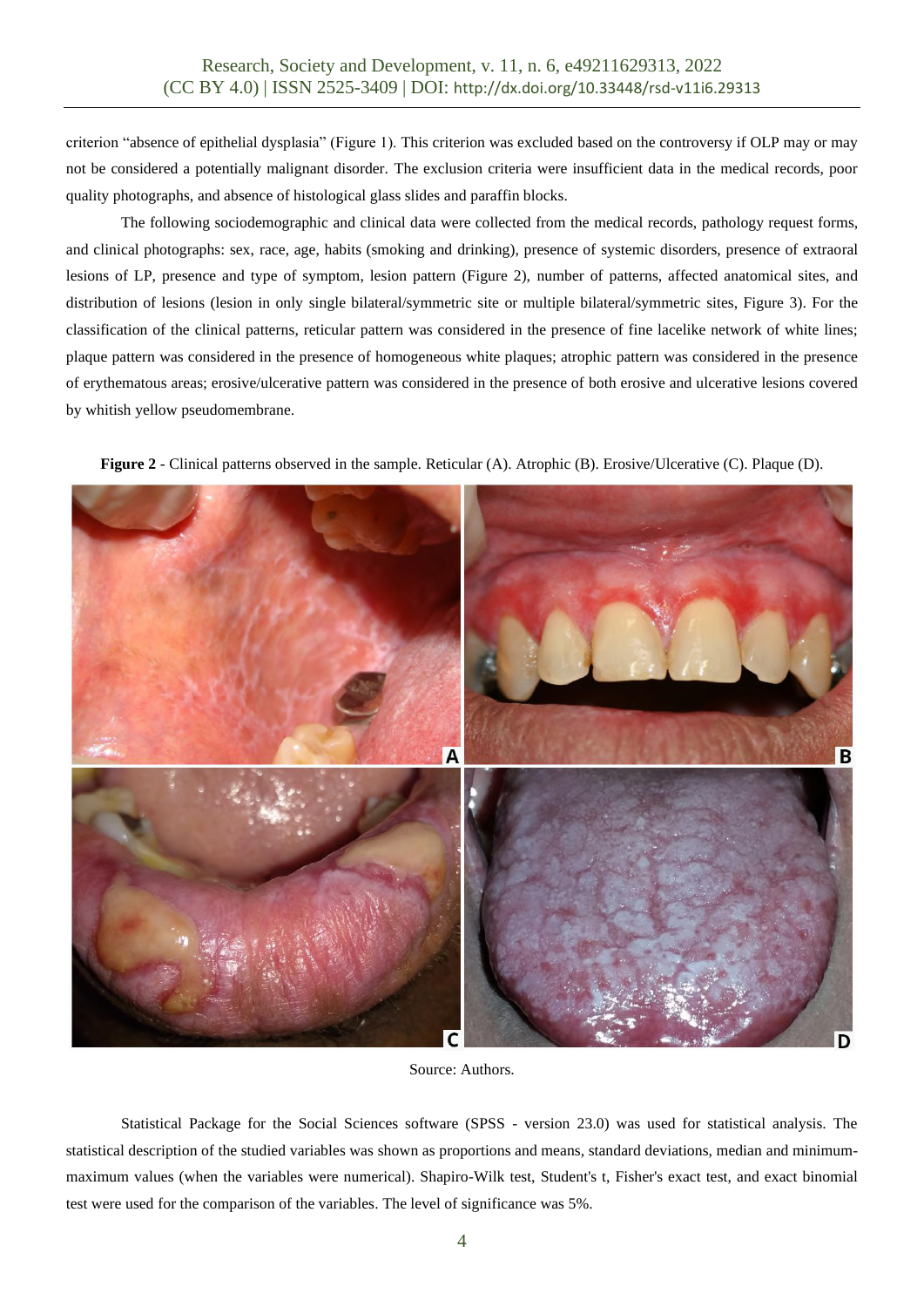**Figure 2** - Classification of the lesions according to their distribution. Lesion in only single bilateral/symmetric site (A). Lesions with multiple bilateral/symmetric sites (B).



Source: Authors.

## **3. Results**

Out of the 125 cases registered in our records with the clinical and histopathological diagnosis of OLP, lichenoid lesion, lichenoid reaction, and lichenoid mucositis, 58 (46.4%) were excluded based on insufficient data for evaluation, and 18 (18.4%) did not have the diagnosis of OLP based on the criteria used in this study. A total of 49 individuals diagnosed with OLP were included. Considering the 49 participants, in 44 (89.8%) the OLP diagnosis was confirmed, in four (8.2%) the initial diagnosis of lichenoid reaction was changed for OLP, and in one (2,0%) case, the previous diagnosis of lichenoid lesion was changed for OLP.

The follow-up time of the individuals varied, as follows: 23 individuals were followed-up for less than 24 months, eight for 25 to 48 months, six for 49 to 72 months, six for 73 to 96 months, and two were followed-up for 97 to 120 months. The median of appointments was 17, ranging from one to 85 appointments. Only four individuals did not return for follow-up, and therefore had just one appointment registered.

The sociodemographic and clinical characteristics are shown in Table 1. Most individuals were female (75.5%; Exact binomial test,  $p = 0.0005$ ) and the mean age was 58.3 years. Men and women did not differ in terms of age (Student's t test, p  $= 0.379$ ). There was a statistically significant difference between the ages of the groups in relation to race (Student's t test: t = 3,714; g.l.  $= 47$ ; p = 0.001). White individuals were significantly older than black individuals (67.7 vs 49.2 years; p = 0.001). Most participants were white (67.3%), non-smokers (57.1%), and non-alcohol users (59.2%).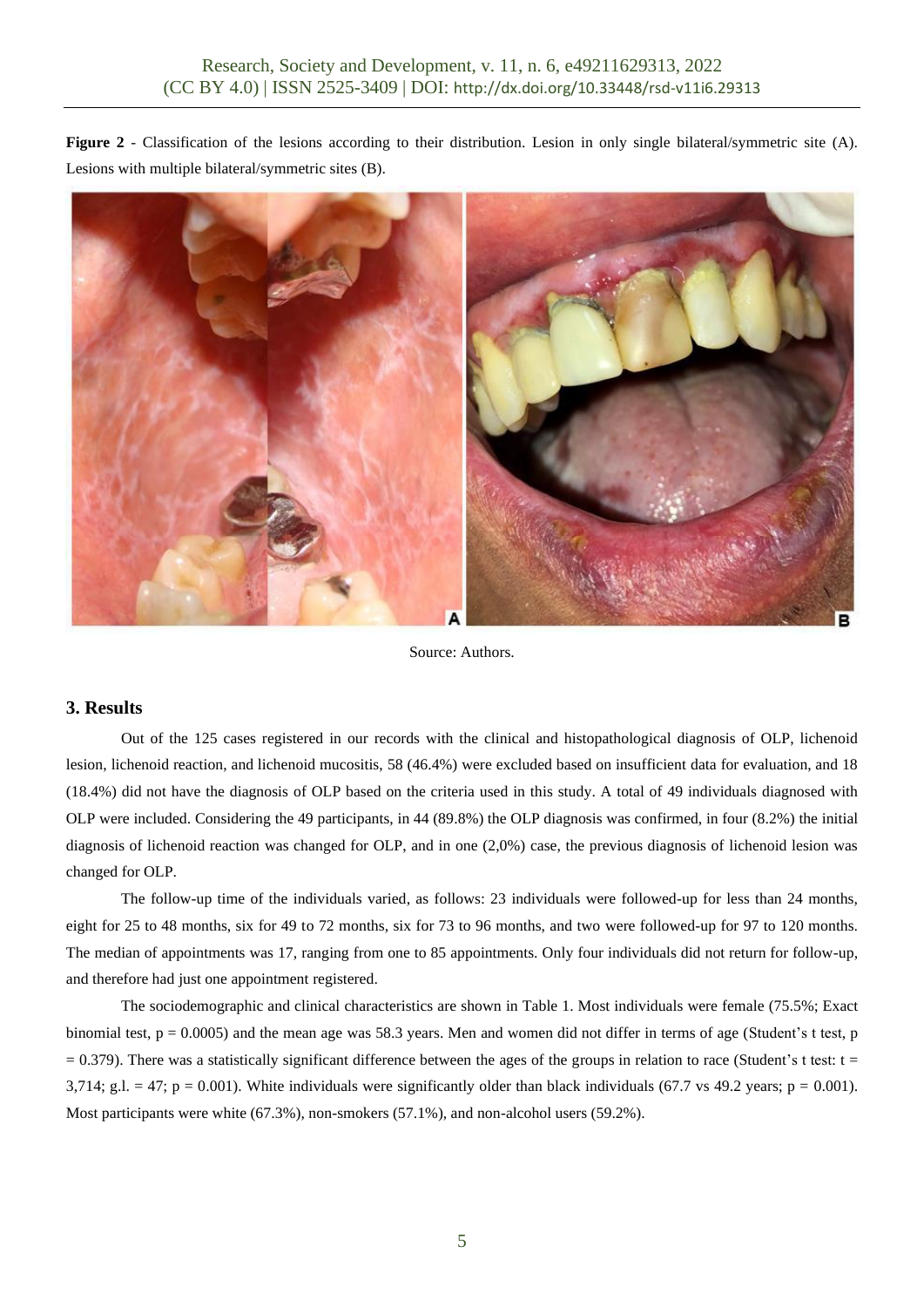| <b>Characteristics</b>      |                  | Female (n=37; 75.5%) |                  | Male $(n=12; 24.5\%)$ |                | Total $(n=49)$ |  |
|-----------------------------|------------------|----------------------|------------------|-----------------------|----------------|----------------|--|
| Age (years)                 |                  |                      |                  |                       |                |                |  |
| Mean $(s.d.)$               | 59.3             | $(\pm 13.37)$        | 55.3             | $(\pm 13.65)$         | 58.3           | $(\pm 13.41)$  |  |
| $\leq 30$                   | $\boldsymbol{0}$ | 0.0%                 | 1                | 8.3%                  | $\mathbf{1}$   | 2.0%           |  |
| 30 to 60                    | 15               | 40.5%                | 7                | 58.3%                 | 22             | 44.9%          |  |
| $\geq 60$                   | 22               | 59.5%                | 4                | 33.3%                 | 26             | 53.1%          |  |
| <b>Skin color</b>           |                  |                      |                  |                       |                |                |  |
| White                       | 25               | 67.6%                | 8                | 66.7%                 | 33             | 67.3%          |  |
| <b>Black</b>                | 12               | 32.4%                | 4                | 33.3%                 | 16             | 32.7%          |  |
| <b>Extraoral lesions</b>    | 12               | 32.4%                | 4                | 33.3%                 | 16             | 32.7%          |  |
| <b>Smokers</b>              | 9                | 24.3%                | 10               | 83.3%                 | 19             | 38.8%          |  |
| <b>Drinkers</b>             | 8                | 21.6%                | 9                | 75.0%                 | 17             | 34.7%          |  |
| <b>Smokers and drinkers</b> | 3                | 8.1%                 | $\,8\,$          | 66.7%                 | 11             | 22.4%          |  |
| <b>Systemic disorders</b>   | 29               | 78.4%                | 10               | 83.3%                 | 39             | 79.6%          |  |
| Cardiovascular diseases     | 15               | 30,6%                | 6                | 12.2%                 | 21             | 42.9%          |  |
| Gastrointestinal diseases   | 14               | 28.6%                | 5                | 10.2%                 | 19             | 38.8%          |  |
| Psychiatric disorders       | 10               | 20.4%                | 1                | 2.0%                  | 11             | 22.4%          |  |
| Infectious diseases         | 6                | 12.2%                | 4                | 8.2%                  | 10             | 20.4%          |  |
| Hipothyroidism              | 5                | 10.2%                | $\boldsymbol{0}$ | 0.0%                  | 5              | 10.2%          |  |
| Diabetes mellitus           | 4                | 8.2%                 | $\boldsymbol{0}$ | 0.0%                  | 4              | 8.2%           |  |
| Dyslipidemia                | 3                | 6.1%                 | $\boldsymbol{0}$ | 0.0%                  | 3              | 6.1%           |  |
| Autoimmune disease          | 1                | 2.0%                 | 1                | 2.0%                  | $\overline{2}$ | 4.1%           |  |
| Neurological disease        | $\mathbf{0}$     | 0.0%                 | 2                | 4.1%                  | $\overline{2}$ | 4.1%           |  |

Note: One participant did not present data on smoking and two participants did not present data on alcoholism. There was no access to one patient's history of past pathologies. Celiac disease was considered in the group of gastrointestinal diseases and autoimmune diseases. Source: Authors.

Systemic diseases were present in 79.6% of the participants. Among them, cardiovascular diseases  $(42.9\% / n = 21)$ , gastrointestinal diseases (38.8% / n = 19), psychiatric diseases (22.4% / n = 11), and infectious diseases (20.4% / n = 10) were the most common. Among the cardiovascular diseases, systemic arterial hypertension was present in  $36.7\%$  (n = 18) of the individuals. Considering the infectious diseases,  $10.2\%$  (n = 5) of the participants had hepatitis C (HCV); among the autoimmune diseases, one (2%) individual had celiac disease and one (2%) had psoriasis.

Multiple sites of involvement were found in  $77.6\%$  (n = 38) of the cases. Lesions affecting multiple bilateral/symmetric sites were more common than lesions in a single bilateral/symmetric site (binominal test,  $p = 0.0001$ ). The chance of a person with OLP having lesions with multiple bilateral/symmetric sites was 3.6 times higher than having only single bilateral/symmetric site. The most affected sites were buccal mucosa (85.7% / n = 42), tongue (65.3% / n = 32), gingiva  $(42.9\% / n = 21)$ , and lips  $(32.7\% / n = 16)$  (Table 2).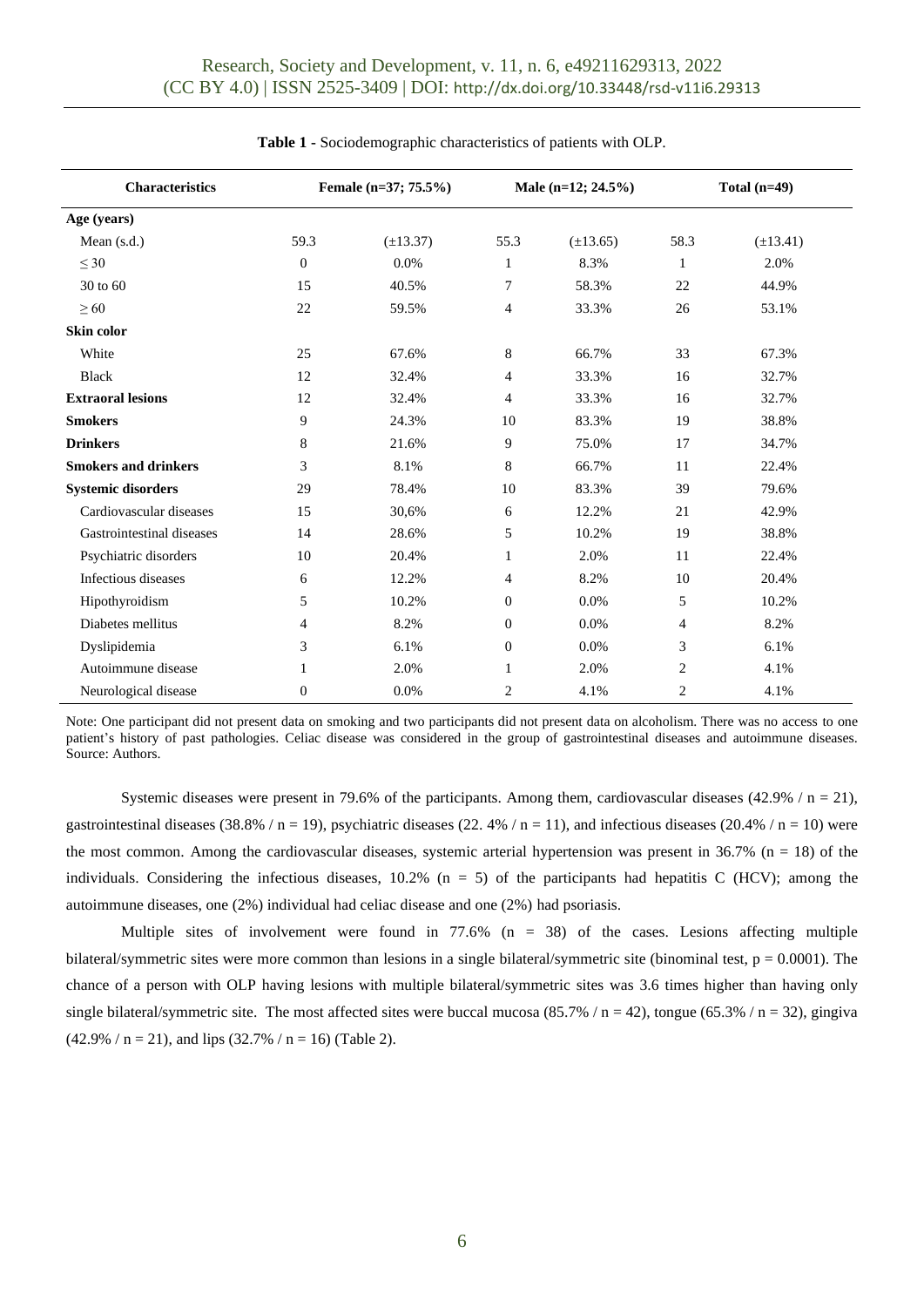| <b>Charateristics</b>          | Female (n=37; 75.5%) |       |                  | Male (n=12; 24.5%) |              | Total $(n=49)$ |
|--------------------------------|----------------------|-------|------------------|--------------------|--------------|----------------|
| <b>Distribution of lesions</b> |                      |       |                  |                    |              |                |
| Single bilateral/symmetric     | 8                    | 21.6% | 3                | 25.0%              | 11           | 22.4%          |
| Multiple bilateral/symmetric   | 29                   | 78.4% | 9                | 75.0%              | 38           | 77.6%          |
| <b>Anatomical sites</b>        |                      |       |                  |                    |              |                |
| Buccal mucosa                  | 32                   | 86.5% | 10               | 83.3%              | 42           | 85.7%          |
| Tongue                         | 26                   | 70.3% | 6                | 50.0%              | 32           | 65.3%          |
| Gingiva                        | 17                   | 45.9% | $\overline{4}$   | 33.3%              | 21           | 42.9%          |
| Lip                            | 11                   | 29.7% | 5                | 41.7%              | 16           | 32.7%          |
| Palate                         | 6                    | 16.2% | 3                | 25.0%              | 9            | 18.4%          |
| Labial mucosa                  | $\overline{4}$       | 10.8% | 1                | 8.3%               | 5            | 10.2%          |
| Vestibule                      | $\overline{c}$       | 5.4%  | 1                | 8.3%               | 3            | 6.1%           |
| Floor of the mouth             | 1                    | 2.7%  | $\boldsymbol{0}$ | 0.0%               | $\mathbf{1}$ | 2.0%           |
| <b>Lesion pattern</b>          |                      |       |                  |                    |              |                |
| Reticular                      | 35                   | 94,6% | 11               | 91.7%              | 46           | 93.9%          |
| Plaque                         | 27                   | 28.7% | 10               | 83.3%              | 37           | 75.5%          |
| Atrophic                       | 27                   | 28.7% | 8                | 66.7%              | 35           | 71.4.%         |
| Erosive/Ulcerative             | 5                    | 5.3%  | 4                | 33.3%              | 9            | 18.4%          |
| <b>Symptoms</b>                |                      |       |                  |                    |              |                |
| Asymptomatic                   | 18                   | 48.6% | 8                | 66.7%              | 26           | 53.1%          |
| Burning sensation              | 18                   | 48.6% | 4                | 33.3%              | 22           | 44.9%          |
| Pain                           | 8                    | 21.6% | 2                | 16.7%              | 10           | 20.4%          |

**Table 2 -** Clinical characteristics of patients with OLP.

Note: Multiple clinical appearance, multiple anatomical locations, and multiple symptoms could be observed in the same patient. Source: Authors.

Most participants had more than one clinical pattern  $(87.8\% / n = 43)$ , and  $61.2\%$   $(n = 30)$  had three or four patterns concomitantly. Most lesions were white, with a reticular pattern in 93.9% of cases ( $n = 46$ ), and plaque in 75.5% ( $n = 37$ ). Only three participants did not have the reticular pattern (6.1%). Red lesions with an atrophic (71.4% /  $n = 35$ ) and erosive/ulcerative (18.4% /  $n = 9$ ) patterns were less common. The bullous pattern was not found in our sample. The reticular pattern was present in all buccal mucosa lesions. Reticular and atrophic patterns were more frequent on the gingiva (66.7% / n  $= 14$ ; 66.7% / n = 14, respectively). Tongue lesions usually had plaque and reticular patterns (71.9% / n = 23; 68.8% / n = 22, respectively). There was a strong association between the reticular pattern and buccal mucosa ( $p=0.002$ ); between plaque and atrophic patterns and buccal mucosa ( $p=0.001$  and  $p<0.001$ , respectively), tongue ( $p<0.001$ ) and  $p=0.003$ , respectively), and gingiva (p=0.029 and p=0.003, respectively); and between the erosive pattern and buccal mucosa (p<0.001), tongue (0.005), and lips  $(p=0.005)$ .

There was also a moderate association between elderly participants (above 60 years old) and the presence of the plaque pattern (bilateral Fisher's exact test,  $p = 0.006$ ; Phi coefficient:  $\varphi = 0.415$ ).

There was no association between smoking habit and clinical patterns of OLP (Fisher's exact test,  $p > 0.05$ : reticular 0.554; atrophic 0.741; erosive/ulcerative 1.000; plaque 0.161), as well as the association of participant's gender with clinical patterns of the disease (Fisher's exact test, p>0.05: reticular 1.000; atrophic 0.721; erosive/ulcerative 0.195; plaque 0.703).

Almost half (46.9% /  $n = 23$ ) of the participants were symptomatic, with complaints of burning (44.9% /  $n = 22$ ) and pain (20.4% /  $n = 10$ ). The participants with simultaneous manifestations of erosive/ulcerative pattern with other patterns were more symptomatic (77,8%/n=7). We did not observe individuals with only erosive/ulcerative pattern. All the participants with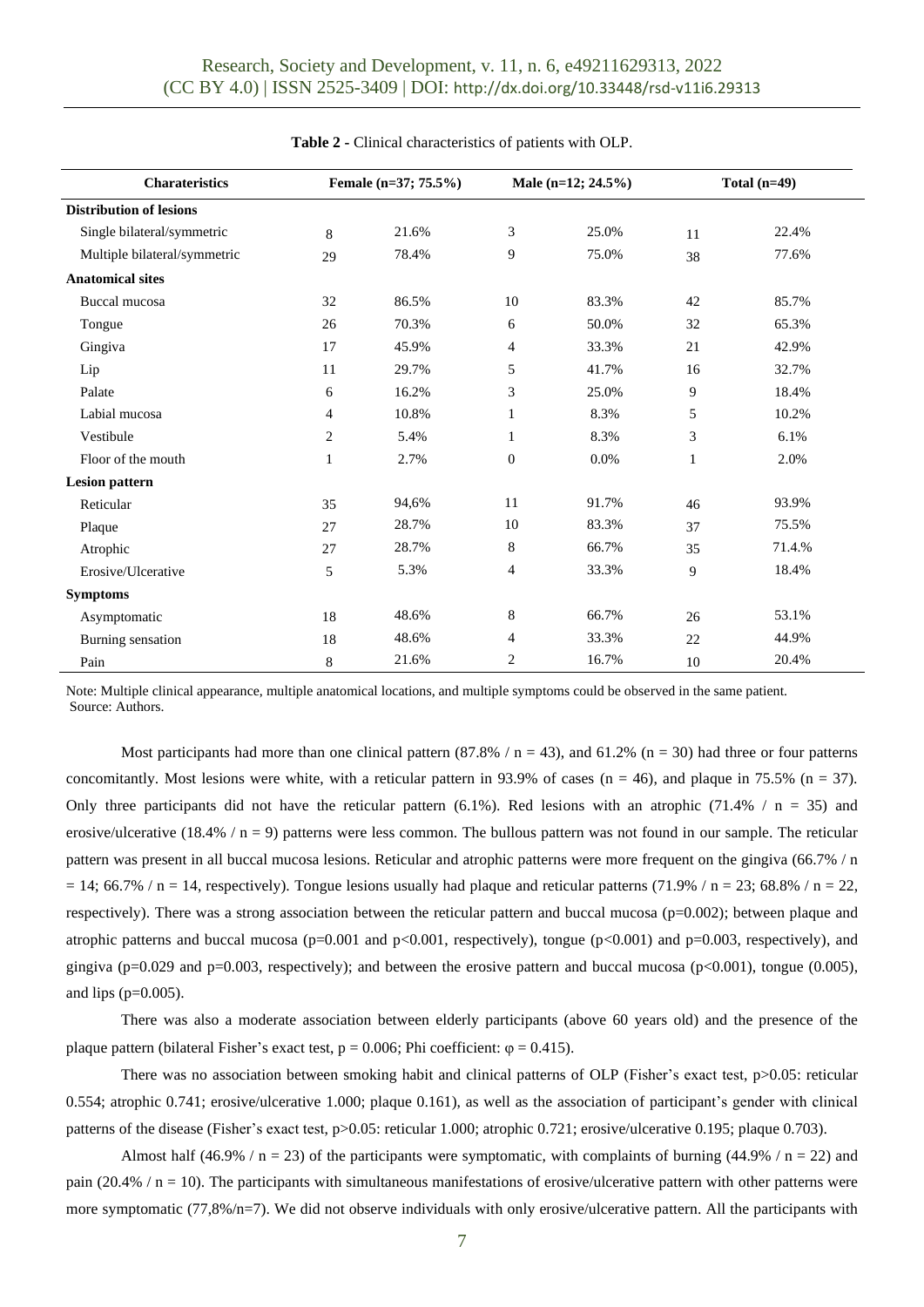only reticular pattern were asymptomatic. Considering the individuals with only plaque pattern one had burning complaint and the other was asymptomatic.

### **4. Discussion**

Although the first description of LP was made more than 150 years ago, and many efforts and investments in basic, histopathological, and clinical research have been performed, its etiology, pathogenesis, and potential for malignancy are still not clear (Cheng et al., 2016). The diagnostic criteria for OLP proposed by the AAOMP (2016) is widely accepted, but, there is no agreement about it. The AAOMP (2016) includes the absence of epithelial dysplasia in its criteria for the diagnosis of OLP, although, the World Health Organization (WHO) (2020) considers it to be a potentially malignant disorder. The percentage of malignant transformation varies between studies from 0% to 12.5% (Idrees et al., 2021), and patients with OLP are 4.8 times more likely to develop squamous cell carcinomas (Wei et al., 2018). Due to this controversy, our work did not use the criterion "absence of dysplasia" of AAOMP.

In the present study, OLP was more prevalent in white individuals in the 5th decade of life and affected women and men in a 3:1 ratio. This profile is similar to that found in previous studies in Brazil (de Lima et al., 2019; Oliveira Alves et al., 2010), as well as in Europe, Asia, and Oceania (Cassol-Spanemberg et al., 2019; Kaomongkolgit et al., 2019). However, in our study, when the disease affected black individuals, the age group was younger, which corroborates the findings of Diop et al. (2020), who verified an average of 38 years in black individuals in a study on the African continent.

There is no data in the literature indicating that smoking and alcohol habits are associated with OLP (Radochová et al., 2014), which is similar in our study. Only 38.8% of the participants were smokers and 34.7% were alcohol users. Although studies have shown that there is no association between smoking and alcohol habits with OLP (González-Moles et al., 2020; Oliveira Alves et al., 2010), there is evidence in the literature that these habits increase the risk for malignant transformation in patients with OLP (González-Moles et al., 2019). Thus, individuals should be monitored and encouraged to discontinue these habits.

Several systemic disorders were reported in association with OLP. We observed that the frequency of history of systemic diseases was 79.6%, which is similar to the results of the study performed by Kaomongkolgit et al. (2019), who demonstrated that 76.5% of the participants had some systemic disease or were in use of medications. Considering the total of systemic diseases, arterial hypertension represented 36.7% of the cases, which was lower than the percentage of 48.5% found in the study by Radochová et al. (2014). However, the prevalence of arterial hypertension found in our study was higher than its prevalence in the general population in Brazil, which is 24.7% (Ministério da Saúde, 2019). This higher prevalence does not seem to suggest a direct relationship with the pathogenesis of OLP, but rather a likely coincidence in the predilection for an age group in both diseases (McCreary & Ríordáin, 2010). Furthermore, psychiatric disorders, such as anxiety/depression (22.4%), hypothyroidism (10.2%), and diabetes (8.2%) were not higher than expected for the Brazilian population.

Regarding HCV (10.2%), a value higher than the expected prevalence in Brazil was found, which is 1.38% (Beloqui, 2017). Of the several potential exogenous antigens for the development of LP, HCV has been the most studied. Epidemiological studies have shown that there is an association between LP and HCV in certain geographic regions (East and Southeast Asia, South America, Middle East, and Europe), but not in others (North America, South Asia, and Africa) (Shengyuan et al., 2009). The discrepant results may be due to a variety of factors, including the individual's genetic factors and virus genotypes (Manomaivat et al., 2018).

The involvement of the skin, nails or genital mucosa concomitantly with the oral lesions of LP was present in 32.7% of the participants in the present sample, similar to the results of Oliveira Alves et al. (2010). However, other studies have demonstrated that extraoral involvement occurs in less than 22% of the cases (Kaomongkolgit et al., 2019; Radochová et al.,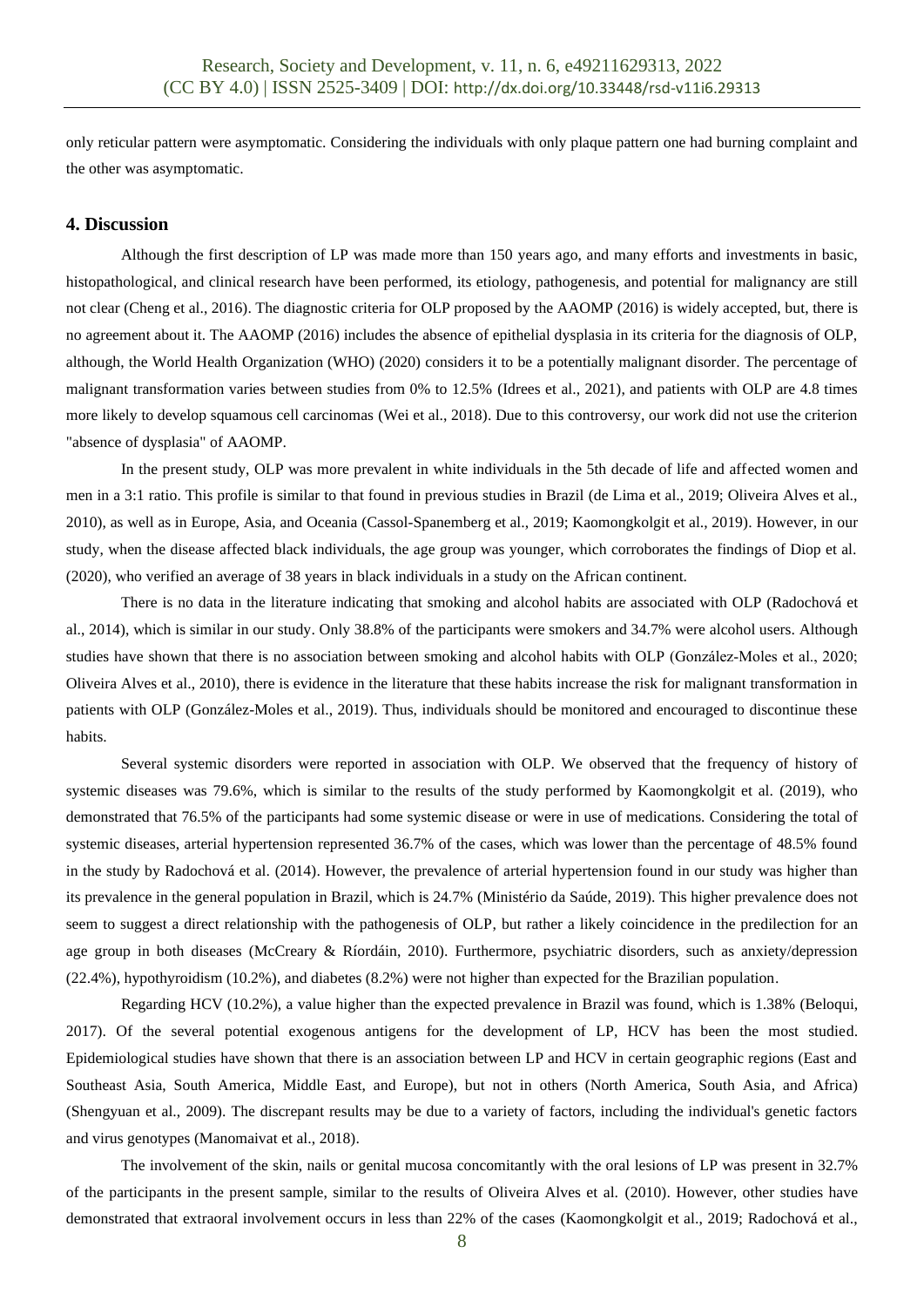2014; Rimkevičius et al., 2017). Despite this data, it is important that all individuals with OLP are investigated for the presence of extraoral lesions. Similarly, those diagnosed with extraoral lesions of LP should be evaluated for the presence of oral lesions. The higher prevalence of extraoral lesions of LP found in our sample when compared to other studies may be related to the fact that the referral to the dermatologist is mandatory in our clinic, even in the absence of a patient complaint and lesions detected during the general clinical examination.

We found that 77.6% of the participants had multiple sites of involvement. The most affected sites were buccal mucosa (85.7%), tongue (65.3%), gingiva (42.9%), and lips (32.7%), which are in accordance with the literature (Cassol-Spanemberg et al., 2019; Oliveira Alves et al., 2010; Radochová et al., 2014).

Although OLP is an incurable disease, it presents periods of exacerbation and remission. In our study, most participants (87.8%) had combined clinical forms of OLP, similar to the study by Kaomongkolgit et al. (2019), who evaluated OLP lesions over 16 years and found the combination of multiple patterns in 91.2% of cases. OLP has a dynamic behavior and, depending on the moment when the patient is evaluated, changes and combinations in the patterns are expected in the same individual over time. These results reinforce that a periodic follow-up of the patient is important. During the different evaluation times of the study participants, sometimes, based on the clinical features, did not meet the AAOMP (2016) criteria due to the absence of oral lesions with multifocal symmetric distribution. Therefore, in a first consultation, if the patient does not present multifocal symmetric distributed lesions, the diagnosis of OLP cannot be excluded and the patient should be followed-up.

Most participants in our research had white lesions (reticular and plaque), similar to the study by Torrente-Castells et al. (2010), who found these lesions in 66% of the total sample. However, red lesions (erosive/ulcerative and atrophic) were more frequent in some studies (Boñar-Alvarez et al., 2019; Gümrü, 2013) and the reticular and atrophic patterns in others (Cascone et al., 2017; Cassol-Spanemberg et al., 2019). The explanation of some authors for the higher prevalence of red lesions in relation to white ones is that white lesions are usually asymptomatic, which makes them more difficult to be identified by the patient and implies less demand for the diagnosis and underreporting of such patterns (Torrente-Castells et al., 2010). It is worth mentioning that, as there is no consensus on the diagnostic criteria for OLP, studies may use different methodologies, which would imply different prevalence of the lesions. In the present study, we believe that it was observed more white lesions, which were asymptomatic and unaware by the patients, because in the Oral Diagnosis Clinic, the entire oral mucosa is carefully examined and all patients are on long period follow-up. Some studies found the bullous pattern less frequently (12.5%) (Rimkevičius et al., 2017; Thorn et al., 1988). We identified no participants with this clinical pattern.

Only three participants in our sample did not present the reticular pattern. Although, in the past, the presence of the reticular lesions was used as a diagnostic criterion for OLP (Van der Meij & Van der Waal, 2003), AAOMP (2016) removed this characteristic from its criteria. Recently, in 2020, the study by González-Moles et al. (2020) proposed changes in the diagnostic criteria of OLP, with the inclusion of this pattern in some areas of the oral mucosa. In the same year, Warnakulasuriya et al. (2020), in a workshop held by the WHO Collaborating Centre for Oral Cancer in the UK, maintained the presence of this criterion in its clinical classification. The fact that we did not find the reticular pattern in three participants does not mean that this pattern was not present at any time. Moreover, over the time, papular and reticular lesions may suffer confluence leading to the appearance of plaque (Cheng et al., 2016). This fact may explain why we found a greater proportion of the plaque pattern in participants over 60 years of age. However, differently, Thorn et al. (1988) found a higher frequency of atrophic lesions in people of the same age group.

The symptoms of OLP can last for several weeks or months and can vary from a slight sensation of roughness of the affected mucosa to itching and pain (Cassol-Spanemberg et al., 2019). Almost half (46.9%) of the participants in the present study had symptoms. Most erosive/ulcerative lesions were symptomatic (77.8% of cases), while all lesions with only reticular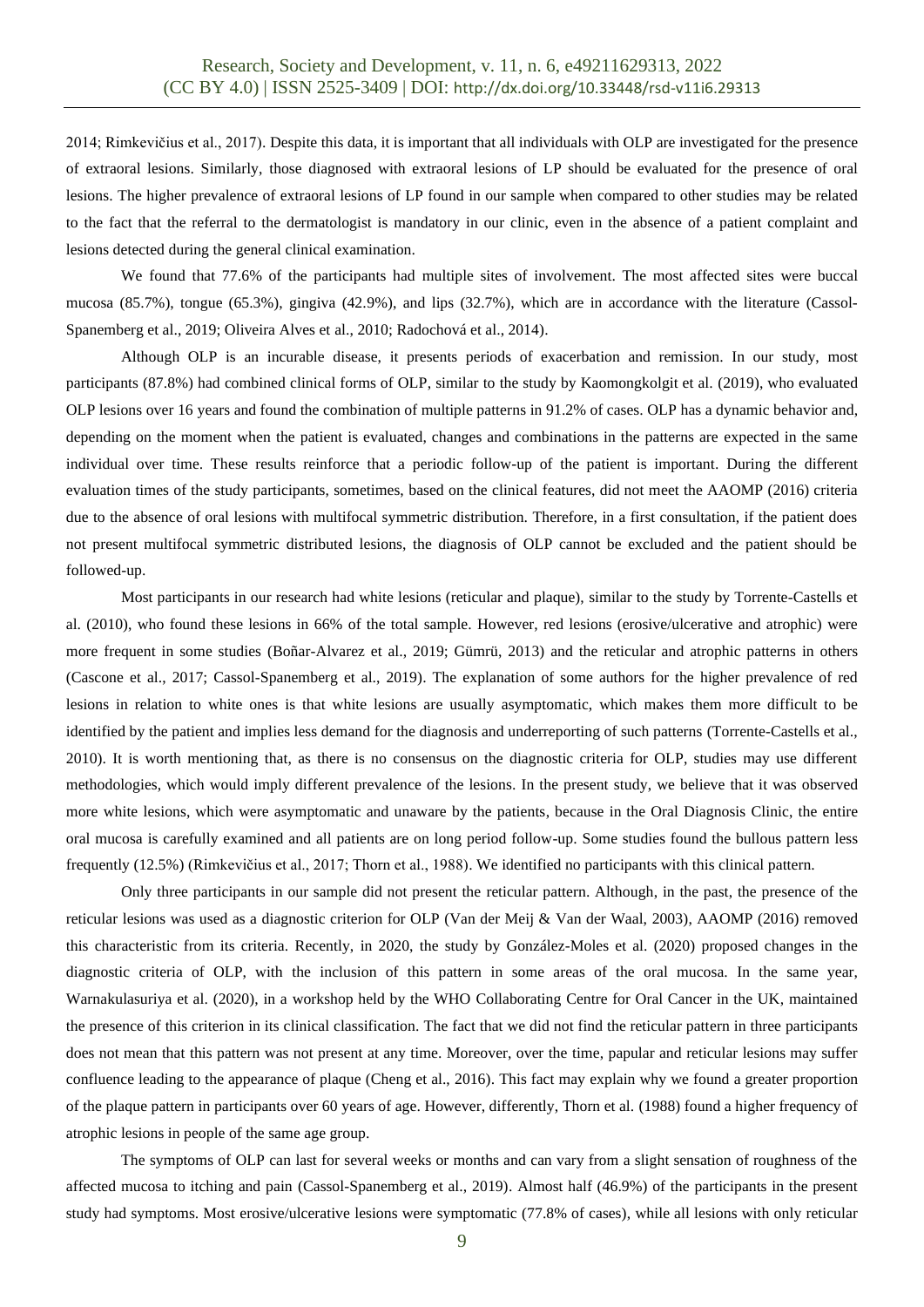pattern were asymptomatic. A study by Torrente-Castells et al. (2010) found that 46.2% of patients were symptomatic. However, unlike our study, in which burning was the most frequent symptom, these authors reported that pain was the most common symptom. In contrast, other similar studies observed that individuals with OLP were symptomatic in more than 92% of cases (Kaomongkolgit et al., 2019; Rimkevičius et al., 2017).

The lack of consensus of the diagnostic criteria and the different classifications of OLP patterns were identified as the main obstacle for the comparison of the studies. For a better understanding of the malignant potential of OLP there is a need of more homogeneous future studies, using a universally accepted diagnostic criteria and the same pattern classification.

### **5. Conclusion**

In conclusion, the probability of a person with OLP have lesions with multiple bilateral/symmetric sites is 3.6 times higher than having only one bilateral/symmetric site. Moreover, older patients tend to be more likely to have plaque pattern. Besides that, OLP is a chronic inflammatory disease with dynamic behavior and, depending on the moment when the patient is evaluated, changes and combinations of the patterns are expected in the same individual over time. During the different moments of evaluations of the participants of this study, based on the clinical and histopathological features, some individuals did not meet the AAOMP criteria due to the absence of oral lesions with multifocal symmetric distribution. Therefore, this study confirms that, in a first consultation, if the patient does not present multifocal symmetric distributed lesions, the diagnosis of OLP cannot be excluded and the patient should be followed-up.

### **Acknowledgments**

This study was supported by Coordenação de Aperfeiçoamento de Pessoal de Nível Superior (CAPES). The funder had no role in study design, data collection, analysis, decision to publish, or manuscript preparation.

### **References**

Beloqui, J. A. (2017). Alguns dados sobre a situação da Hepatite C no Brasil para ativistas de HIV/AIDS. Grupo de incentivo à vida. São Paulo. Brasil. http://giv.org.br/Arquivo/dados\_situacao\_hepatite\_c\_brasil\_ativistas\_hiv-aids\_giv\_dez2018.pdf

Boñar-Alvarez, P., Pérez Sayáns, M., Garcia-Garcia, A., Chamorro-Petronacci, C., Gándara-Vila, P., Luces-González, R., Otero Rey, E., Blanco-Carrión, A., & Suárez-Peñaranda, J. (2019). Correlation between clinical and pathological features of oral lichen planus. *Medicine*, *98*(8), e14614. https://doi.org/10.1097/MD.0000000000014614

Cascone, M., Celentano, A., Adamo, D., Leuci, S., Ruoppo, E., & Mignogna, M. D. (2017). Oral lichen planus in childhood: A case series. *International Journal of Dermatology*, *56*(6), 641–652. https://doi.org/10.1111/ijd.13571

Cassol-Spanemberg, J., Blanco-Carrión, A., Rodríguez-de Rivera-Campillo, M.-E., Estrugo-Devesa, A., Jané-Salas, E., & López-López, J. (2019). Cutaneous, genital and oral lichen planus: A descriptive study of 274 patients. *Medicina Oral, Patologia Oral Y Cirugia Bucal*, *24*(1), e1–e7. https://doi.org/10.4317/medoral.22656

Cheng, Y.-S. L., Gould, A., Kurago, Z., Fantasia, J., & Muller, S. (2016). Diagnosis of oral lichen planus: A position paper of the American Academy of Oral and Maxillofacial Pathology. *Oral Surgery, Oral Medicine, Oral Pathology and Oral Radiology*, *122*(3), 332–354. https://doi.org/10.1016/j.oooo.2016.05.004

de Lima, S.-L.-G., de Arruda, J.-A.-A., Abreu, L.-G., Mesquita, R.-A., Ribeiro-Rotta, R.-F., Mendonça, E.-F., Arantes, D.-A.-C., & Batista, A.-C. (2019). Clinicopathologic data of individuals with oral lichen planus: A Brazilian case series. *Journal of Clinical and Experimental Dentistry*, *11*(12), e1109–e1119. https://doi.org/10.4317/jced.56379

Diop, A., Ly, F., Ndiaye, M. T., Seck, B., El Omari, A., Diouf, A., Tajaoui, M., Diadie, S., Ahy Diatta, B., Ndiaye, M., Diallo, M., Niang, S., Kane, A., & Thierno Dieng, M. (2020). Epidemiology, clinical features, and associated factors in 78 cases of lichen planus on black skin. *International Journal of Dermatology*, *59*(2), 137–142. https://doi.org/10.1111/ijd.14698

González-Moles, M. Á., Ruiz-Ávila, I., González-Ruiz, L., Ayén, Á., Gil-Montoya, J. A., & Ramos-García, P. (2019). Malignant transformation risk of oral lichen planus: A systematic review and comprehensive meta-analysis. *Oral Oncology*, *96*, 121–130. https://doi.org/10.1016/j.oraloncology.2019.07.012

González‐Moles, M. Á., Warnakulasuriya, S., González‐Ruiz, I., González‐Ruiz, L., Ayén, Á., Lenouvel, D., Ruiz‐Ávila, I., & Ramos‐García, P. (2020). Worldwide prevalence of oral lichen planus: A systematic review and meta‐analysis. *Oral Diseases*, odi.13323. https://doi.org/10.1111/odi.13323